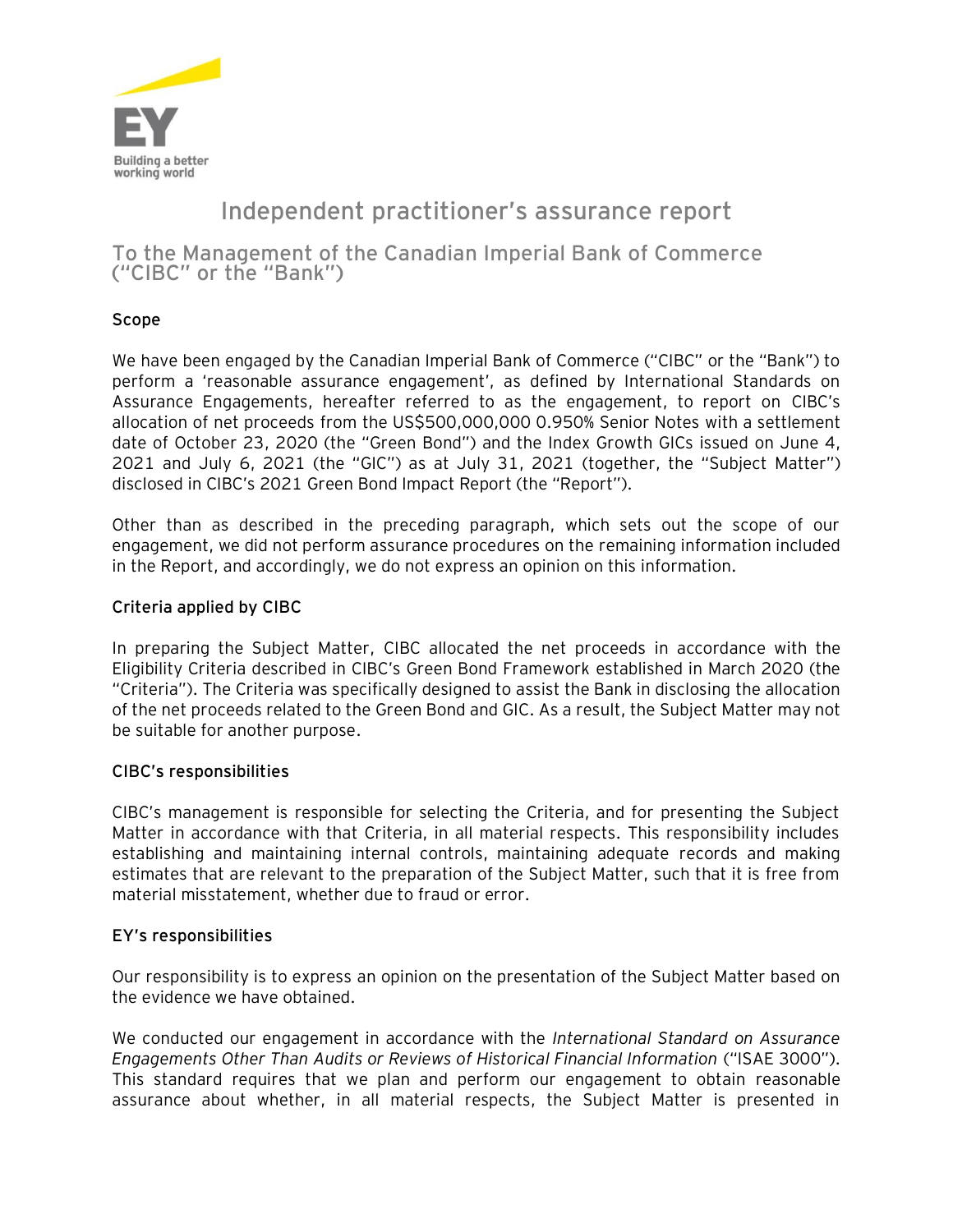

accordance with the Criteria, and to issue a report. The nature, timing, and extent of the procedures selected depend on our judgment, including an assessment of the risk of material misstatement, whether due to fraud or error.

We believe that the evidence we have obtained is sufficient and appropriate to provide a reasonable basis for our opinion.

#### **Our independence and quality control**

We have complied with the relevant rules of professional conduct / code of ethics applicable to the practice of public accounting and related to assurance engagements, issued by various professional accounting bodies, which are founded on fundamental principles of integrity, objectivity, professional competence and due care, confidentiality and professional behaviour.

EY applies *Canadian Standard on Quality Control 1, Quality Control for Firms that Perform Audits and Reviews of Financial Statements, and Other Assurance Engagements*, and accordingly maintains a comprehensive system of quality control including documented policies and procedures regarding compliance with ethical requirements, professional standards and applicable legal and regulatory requirements.

#### **Description of procedures performed**

Our procedures included:

- Conducting interviews with relevant personnel to obtain an understanding of the reporting process and internal control relevant to the Subject Matter;
- ► Inspecting relevant documentation of the systems and processes for compiling, assessing, and reporting on the Subject Matter;
- ► Testing the Subject Matter for conformity with the Criteria by comparing to underlying source information on a sample basis; and
- ► Reviewing the presentation of the Subject Matter in the Report.

We also performed such other procedures as we considered necessary in the circumstances.

#### **Opinion**

In our opinion, the allocation of the net proceeds from the Green Bond and GIC as at July 31, 2021 disclosed in the Report is presented, in all material respects, in accordance with the Criteria.

Ernst + Young LLP

Chartered Professional Accountants **Licensed Public Accountants** 

December 17, 2021 Toronto, Canada